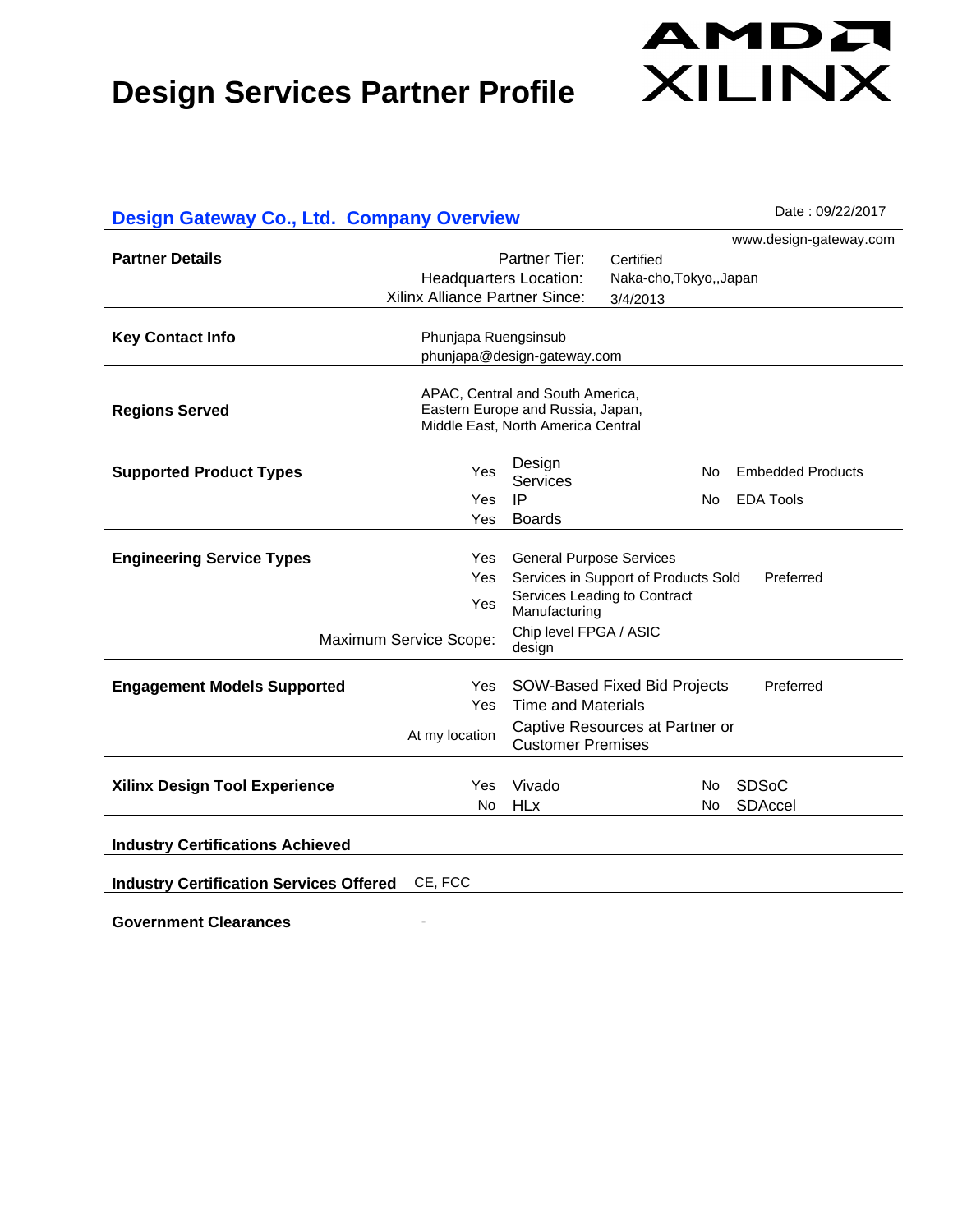## AMDA **XILINX**

#### **Design Gateway Co., Ltd. Segment and Application Focus**

| No Focus             | Defense/Aerospace                 | No Focus<br>No Focus<br>No Focus<br>No Focus<br>No Focus<br>No Focus<br>No Focus<br>No Focus<br>No Focus<br>No Focus | <b>Homeland Security</b><br><b>Electronic Warfare</b><br><b>ISR</b><br>Space<br><b>Missiles &amp; Munitions</b><br><b>Military Avionics</b><br><b>Commercial Avionics</b><br><b>SatComm</b><br><b>Wireless Milcom</b><br>Other A&D                     |
|----------------------|-----------------------------------|----------------------------------------------------------------------------------------------------------------------|--------------------------------------------------------------------------------------------------------------------------------------------------------------------------------------------------------------------------------------------------------|
| No Focus             | Audio, Video, Broadcast           | No Focus<br>No Focus<br>No Focus<br>No Focus<br>No Focus<br>No Focus<br>No Focus<br>No Focus<br>No Focus             | Encoders & Decoders<br><b>Monitors &amp; Projection</b><br>Networking & Converters<br><b>Audio Systems</b><br><b>Video Processing Cards</b><br>Video Conferencing<br><b>Routers and Switches</b><br>Pro Cameras & Camcorders<br><b>Other Broadcast</b> |
| No Focus             | <b>Automotive &amp; Transport</b> | No Focus<br>No Focus<br>No Focus<br>No Focus<br>No Focus                                                             | Driver Assist - Camera<br>Driver Assist Radar/LIDAR<br>Driver Info/Infotainment<br><b>Automated Driving</b><br><b>Other Automotive</b>                                                                                                                 |
| No Focus             | <b>Consumer</b>                   | No Focus<br>No Focus<br>No Focus<br>No Focus                                                                         | <b>Digital Display</b><br><b>Drones</b><br><b>Multifunction Printers</b><br><b>Other Consumer</b>                                                                                                                                                      |
| No Focus             | <b>Datacenter</b>                 | No Focus<br>No Focus<br>No Focus                                                                                     | Storage<br>Compute<br>Networking                                                                                                                                                                                                                       |
| <b>Primary Focus</b> | <b>Industrial, Medical</b>        | No Focus<br><b>Primary Focus</b><br>No Focus<br>No Focus<br>No Focus<br>No Focus<br>No Focus                         | <b>Motor Control</b><br><b>Industrial Networking</b><br>Surveillance<br>Machine Vision<br>Medical Imaging<br>Medical / Clinical<br>Other ISM                                                                                                           |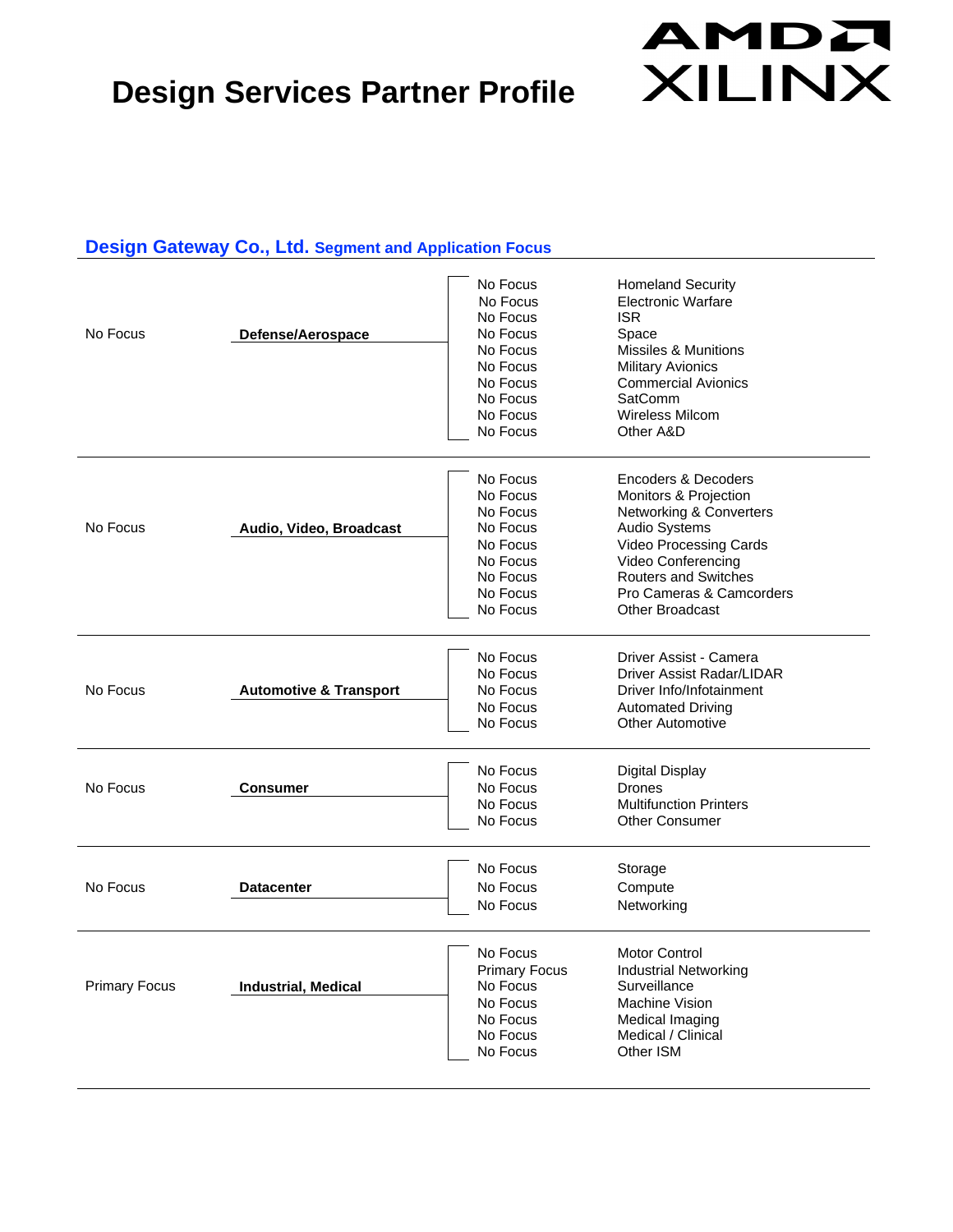

#### **Design Gateway Co., Ltd. Segment and Application Focus (continued)**

| No Focus | <b>Test &amp; Measurement</b>        | No Focus<br>No Focus<br>No Focus<br>No Focus<br>No Focus<br>No Focus                         | Simulation / Emulation<br>T & M Instrumentation<br>Semiconductor Test<br><b>Wired Communication Test</b><br><b>Wireless Communications Test</b><br>Other Test & Measurement                                        |
|----------|--------------------------------------|----------------------------------------------------------------------------------------------|--------------------------------------------------------------------------------------------------------------------------------------------------------------------------------------------------------------------|
| No Focus | <b>Wired Comms &amp; Networks</b>    | No Focus<br>No Focus<br>No Focus<br>No Focus<br>No Focus<br>No Focus<br>No Focus<br>No Focus | <b>Access Equipment</b><br>Long Haul/Transport<br>Wired Mobile Backhaul<br><b>OTN</b><br><b>Enterprise Equipment</b><br>Ethernet Interlaken Connectivity<br>Packet Processing<br><b>Other Wired Communications</b> |
| No Focus | <b>Wireless Comms &amp; Networks</b> | No Focus<br>No Focus<br>No Focus<br>No Focus<br>No Focus                                     | Baseband<br><b>Wireless Backhaul</b><br>Connectivity & Switching<br>Radio<br><b>Other Wireless</b>                                                                                                                 |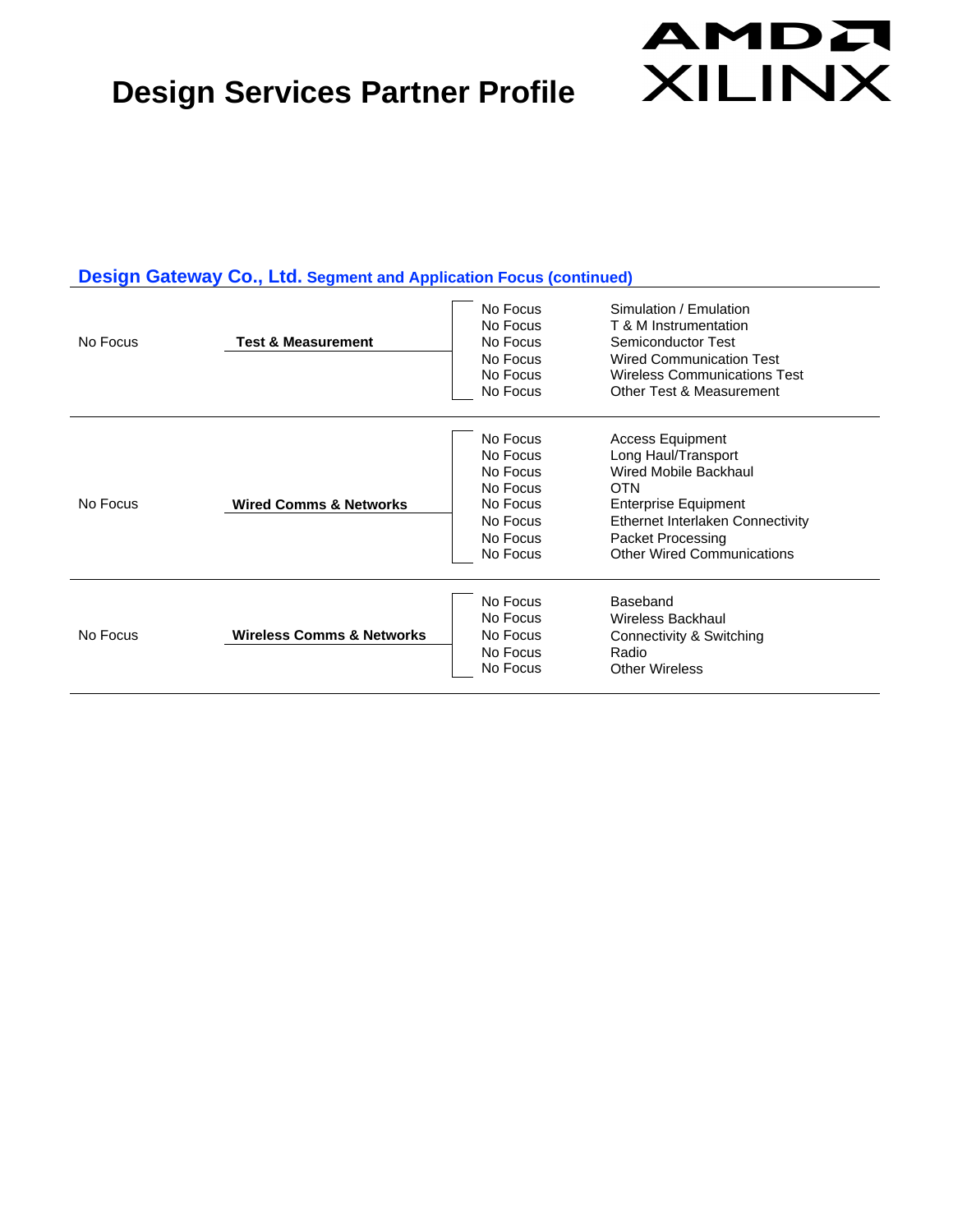| <b>Design Competencies</b>              |                                  |                      |                                                                                            |
|-----------------------------------------|----------------------------------|----------------------|--------------------------------------------------------------------------------------------|
| <b>System Architecture</b>              |                                  | No Focus             |                                                                                            |
|                                         |                                  |                      |                                                                                            |
| <b>RF and Analog Design</b>             |                                  | No Focus             |                                                                                            |
| <b>FPGA Design and Integration</b>      |                                  | <b>Primary Focus</b> | Customization support for DG's IP Core                                                     |
|                                         |                                  |                      |                                                                                            |
| <b>FPGA Timing Closure</b>              |                                  | No Focus             |                                                                                            |
| <b>FPGA Design Optimization</b>         |                                  | No Focus             |                                                                                            |
|                                         |                                  |                      |                                                                                            |
| <b>Signal Integrity Design</b>          |                                  | No Focus             |                                                                                            |
| and Analysis                            | Inhouse or Subcontracted:        |                      |                                                                                            |
|                                         | <b>Typical Serial Speed:</b>     | 0                    |                                                                                            |
| PCB Design & Layout                     |                                  | <b>Primary Focus</b> | Design schematic, PCB, assembly then test and debug board<br>to prove interface correctly. |
|                                         | Inhouse or Subcontracted:        |                      |                                                                                            |
| <b>Industrial and Mechanical Design</b> |                                  | No Focus             |                                                                                            |
|                                         | Inhouse or Subcontracted:        |                      |                                                                                            |
| <b>Industry Certification and</b>       |                                  | No Focus             |                                                                                            |
| <b>Compliance Testing</b>               |                                  |                      |                                                                                            |
| <b>Quality and Reliability</b>          | Inhouse or Subcontracted:        | No Focus             |                                                                                            |
| <b>Testing</b>                          |                                  |                      |                                                                                            |
|                                         | Inhouse or Subcontracted:        |                      |                                                                                            |
| <b>Contract Manufacturing</b>           |                                  | No Focus             |                                                                                            |
|                                         | Inhouse or Subcontracted:        |                      |                                                                                            |
|                                         | <b>Max Quantities Supported:</b> |                      |                                                                                            |
| <b>Digital Signal Processing</b>        |                                  | No Focus             |                                                                                            |
|                                         | <b>Experience:</b>               |                      |                                                                                            |
| <b>Embedded Processors</b>              |                                  | No Focus             |                                                                                            |
|                                         | <b>Experience:</b>               |                      |                                                                                            |
| <b>Embedded Porting /</b>               |                                  | No Focus             |                                                                                            |
| <b>BSP Extension</b>                    |                                  |                      |                                                                                            |
| <b>Embedded Application</b>             | OS and RTOS Design Experience:   | No Focus             |                                                                                            |
| <b>Development</b>                      |                                  |                      |                                                                                            |

AMDA

**XILINX** 

**Image Sensor Fusion**